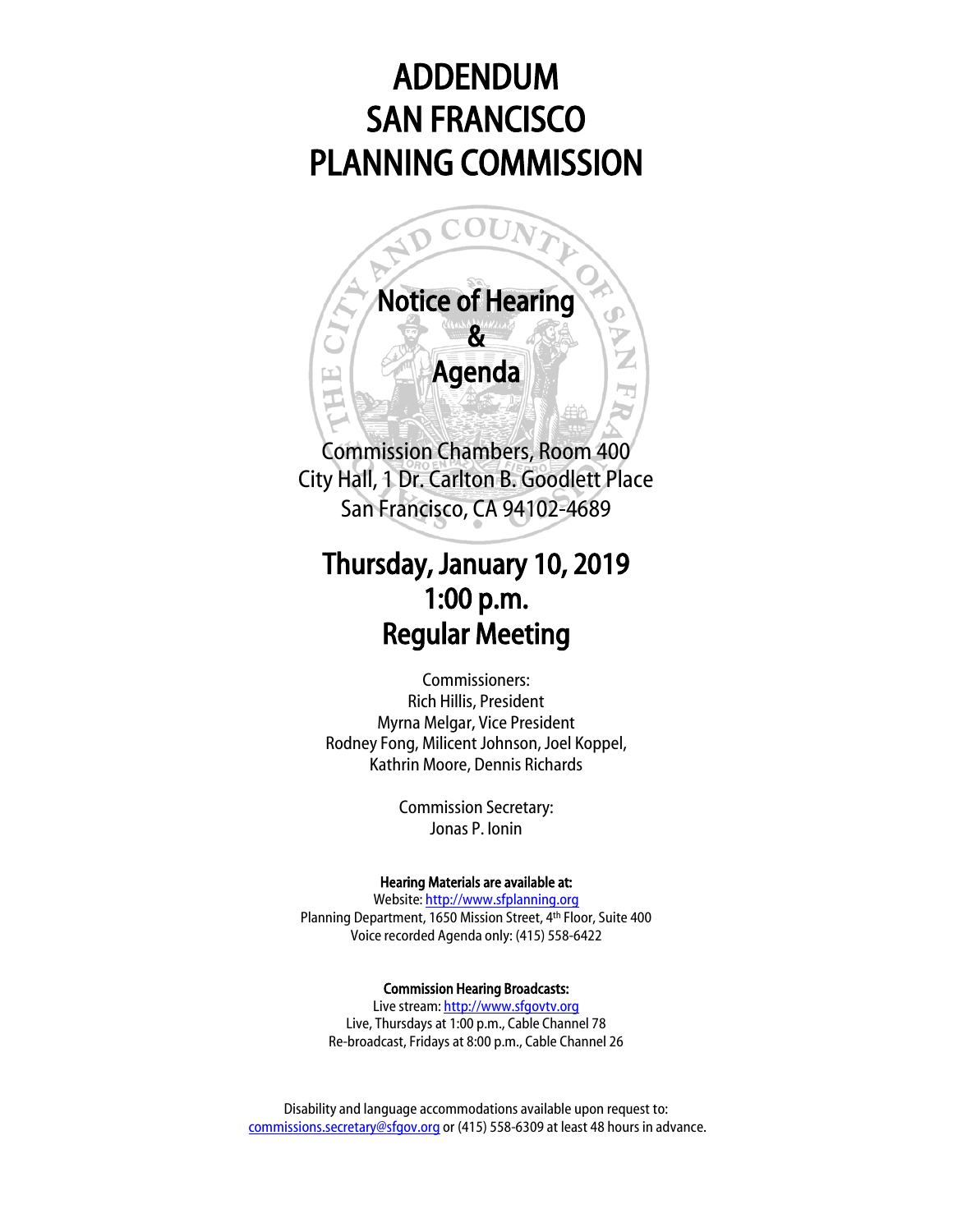#### Know Your Rights Under the Sunshine Ordinance

Government's duty is to serve the public, reaching its decisions in full view of the public. Commissions, boards, councils and other agencies of the City and County exist to conduct the people's business. This ordinance assures that deliberations are conducted before the people and that City operations are open to the people'sreview.

Members of the public are not required to provide personal identifying information when they communicate with the Commission or the Department. All written or oral communications, including submitted personal contact information, may be made available to the public for inspection and copying upon request and may appear on the Department's website or in other public documents.

For more information on your rights under the Sunshine Ordinance (Chapter 67 of the San Francisco Administrative Code) or to report a violation of the ordinance, contact the Sunshine Ordinance Task Force at City Hall, 1 Dr. Carlton B. Goodlett Place, Room 409; phone (415) 554-7724; fax (415) 554-7854; or e-mail at [sotf@sfgov.org.](mailto:sotf@sfgov.org)

Copies of the Sunshine Ordinance can be obtained from the Clerk of the Sunshine Task Force, the San Francisco Library and on the City's website at [www.sfbos.org/sunshine.](http://www.sfbos.org/sunshine)

#### San Francisco Lobbyist Ordinance

Individuals and entities that influence or attempt to influence local legislative or administrative action may be required by the San Francisco Lobbyist Ordinance [SF Campaign and Governmental Conduct Code Section 21.00-2.160] to register and report lobbying activity. For more information about the Lobbyist Ordinance, please contact the San Francisco Ethics Commission at 25 Van Ness Avenue, Suite 220, San Francisco, CA 94102; phone (415) 252-3100; fax (415) 252-3112; and onlin[e http://www.sfgov.org/ethics.](http://www.sfgov.org/ethics)

#### Accessible Meeting Information

Commission hearings are held in Room 400 at City Hall, 1 Dr. Carlton B. Goodlett Place in San Francisco. City Hall is open to the public Monday through Friday from 8:00 a.m. to 8:00 p.m. and is accessible to persons using wheelchairs and other assistive mobility devices. Ramps are available at the Grove, Van Ness and McAllister entrances. A wheelchair lift is available at the Polk Street entrance.

Transit: The nearest accessible BART station is Civic Center. Accessible MUNI Metro lines are the F, J, K, L, M, N, T (exit at Civic Center or Van Ness stations). MUNI bus routes also serving the area are the 5, 6, 9, 19, 21, 47, 49, 71, and 71L. For more information regarding MUNI accessible services, call (415) 701-4485 or call 311.

Parking: Accessible parking is available at the Civic Center Underground Parking Garage (McAllister and Polk), and at the Performing Arts Parking Garage (Grove and Franklin). Accessible curbside parking spaces are located all around City Hall.

Disability Accommodations: To request assistive listening devices, real time captioning, sign language interpreters, readers, large print agendas or other accommodations, please contact the Commission Secretary at (415) 558-6309, or [commissions.secretary@sfgov.org](mailto:commissions.secretary@sfgov.org) at least 48 hours in advance of the hearing to help ensure availability.

Language Assistance: To request an interpreter for a specific item during the hearing, please contact the Commission Secretary at (415) 558-6309, or [commissions.secretary@sfgov.org](mailto:commissions.secretary@sfgov.org) at least 48 hours in advance of the hearing.

Allergies: In order to assist the City in accommodating persons with severe allergies, environmental illness, multiple chemical sensitivity or related disabilities, please refrain from wearing scented products (e.g. perfume and scented lotions) to Commission hearings.

#### SPANISH:

Agenda para la Comisión de Planificación. Si desea asistir a la audiencia, y quisiera obtener información en Español o solicitar un aparato para asistencia auditiva, llame al 415-558-6309. Por favor llame por lo menos 48 horas de anticipación a la audiencia.

#### CHINESE:

規劃委員會議程。聽證會上如需要語言協助或要求輔助設備,請致電415-558-6309。請在聽證會舉行之前的至少48個小時提 出要求。

#### TAGALOG:

Adyenda ng Komisyon ng Pagpaplano. Para sa tulong sa lengguwahe o para humiling ng Pantulong na Kagamitan para sa Pagdinig (headset), mangyari lamang na tumawag sa 415-558-6309. Mangyaring tumawag nang maaga (kung maaari ay 48 oras) bago sa araw ng Pagdinig.

RUSSIAN:Повестка дня Комиссии по планированию. За помощью переводчика или за вспомогательным слуховым устройствомна время слушаний обращайтесь по номеру 415-558-6309. Запросы должны делатьсяминимумза 48 часов до начала слушания.